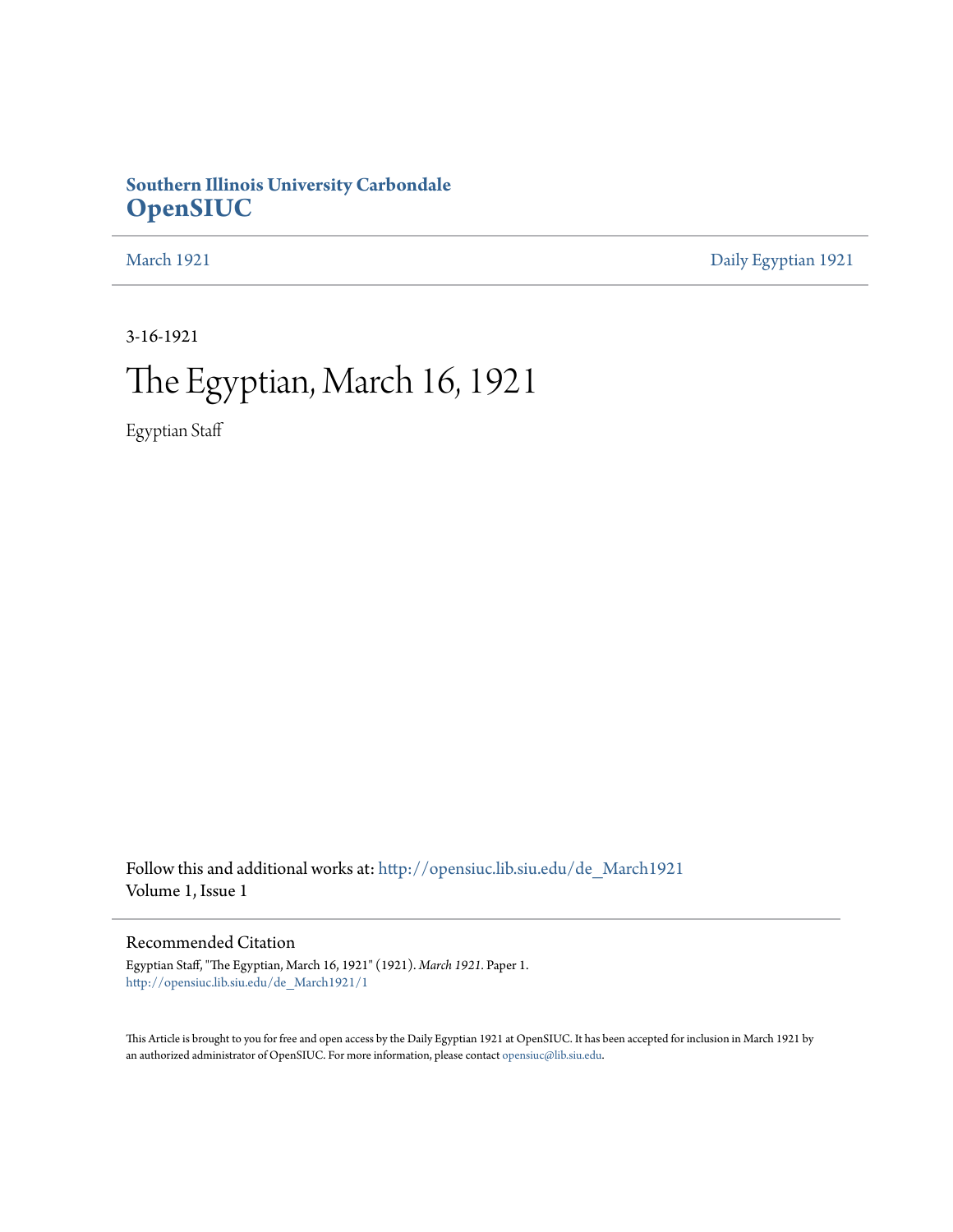# THE EGYPTIAN

CARBONDALE, ILL., MARCH 16, 1921

#### NO. 1

## THE ILLINOIS INTERCOLLEGIATE ATHLETIC TOURNAMEN

The Southern Illinois Normal quin- would put them out for good, a win tournament under the new name of Ten such meets were held under the old "Association."

 $VOL. I$ 

The Maroons met Hedding College in their first-game at four o'clock on three o'clock the day before. Thursday afternoon and after a slow and poorly played game came out on the long end of a 23 to 17 score. The first half was 9-6 for Hedding. The locals seemed unable  $\frac{1}{2}$  ginning the second half Brooks. to move, pass or shoot. The opponents were in about the same situation but were large in stature, and this alone kept them to the front. Finally "Dud" Doolen began to break loose for some long dribbles and thereafter carried the ball down the field time and again alone and completed the play by dropping in two points. He scored seven baskets in the last half and one in the first, a total of eight. The lanky center got two free throws. Brooks scored one field goal and four free throws.

At four o'clock Friday the Maroons played the feature game of the Minor Division with Eureka College and were beaten 37-34, after having led practically all the time until within five minutes of the end. Toward the end of the superior weight of the Collegians began to tell. They averaged about one hundred sixty pounds and were real basket ball players. Before the game the opinion of most of the rooters was that Eureka would outdistance the Normals at least twenty points. If Eureka had such illusions all were dissipated within a few minutes of play. The Egyptians jumped to the front when Doolen sank the first goal. They led at the half 15-14. With eight minutes to go the score was 23-22 in favor of the South-enders. From then on it ran as follows:  $23-22$ ;  $23-24$ ;  $25-24$ ;  $25-26$ ;  $27-26$ ;  $27-27$ ;  $28-27$ ;  $28-29$ ;  $29-31$ ;  $30-33$ ;  $32-33$ ;  $32-35$ ;  $32-37$ ;  $33-37$ . The game was clean throughout and the finest sportsmanship was evidenced by both teams.

The loss of the Eureka game threw the Maroons into the losers column which is one paved with difficulties if a team is to fight its way back and win a shield. Back on the floor to play Mt. Morris College at 9 o'clock Friday evening the tired boys from Carbondale realized that a loss here

tet of basket ball players took was sure to get third or fourth with fourth place in the Minor Division of a chance you at first or second. So the First Tournament of Illinois  $\ln \frac{1}{1}$ the boys from upstate were defeattercollegiate Athletic Conference, ed 23-13. A shower bath, the trip held on the Millikin gymnaisum down-town, and something to eat, floor, March 2 to 5. This is the first and it was twelve before anybody could hit the hay. And DeKalb to be the organization adopted last spring. met at eight Saturday morning. Fine prospects to dream over. Especially when everybody realized that the Northerners had been resting since

> The first half of the game between the two Normals ended 20-8 in favor of DeKalb. The first string of men were worn out. Realizing this, be-Rude. Doolen and Allen were taken out-and Huffman, Lollar, Wilkinson and Allen substituted in their places. DeKalb won 39-20. The Northers had a good team and a fine set of boys. They played one of the best passing games of any entrant in the tournament and had four men in the line-up who were good scorers. This defeat left still a chance for third blace.

> At three o'clock in the afternoon Illinois College knocked the "Reds" into fourth place by defeating them 45-14. There is not much to say about this game except that we did not have a chance. The boys were  $\alpha$ <sub>f</sub> too tired to get anywhere. course Illinois should have been the same way but they did not act it. The big huskies cavorted just as if it were their first game instead of their last.

#### $000000$

| ∡טם<br>DUUALO.                                                                               |          |                |                  |              |
|----------------------------------------------------------------------------------------------|----------|----------------|------------------|--------------|
| Normal                                                                                       | G        | Ŧ              | Þ                | т.           |
| $Brooks = -$                                                                                 | 1        | 4              | 3                | 2            |
| Rude<br>$\begin{array}{c} \hline \end{array}$                                                | n        | o              | 3                | U            |
|                                                                                              | 9        | $\overline{2}$ | 3                | 3            |
| Allen<br>$\begin{array}{ccc}\n\hline\n\end{array}$                                           | Ô        | $\theta$       | 3                | 0            |
| Pickett _______ __                                                                           | 0        | 0              | 0                | 0            |
| Hedding                                                                                      |          |                |                  |              |
|                                                                                              | Ġ        | F              | $\mathbf{P}$     | Т.           |
| -------- --0<br>Wheeler                                                                      |          | 1              | $\boldsymbol{0}$ | 1            |
| Snedaker $\frac{1}{2}$ $\frac{1}{2}$ $\frac{1}{2}$ $\frac{1}{2}$ $\frac{1}{2}$ $\frac{1}{2}$ |          | 9              | 1                | Û            |
| $\text{Fairchild}$ _____ __                                                                  | $\theta$ | $\theta$       | 0                | Ô            |
| Keithley $     -$                                                                            | 0        | 0              | 0                | 0            |
| Moench<br>$\frac{1}{2}$                                                                      | 2        | 0              | 1                | 1            |
| Normal                                                                                       |          |                |                  |              |
|                                                                                              | G        | F              | Р                | Ŧ.           |
| Brooks $-\frac{1}{2}$ $-\frac{1}{2}$                                                         | 1        | 3              | $\overline{2}$   | 0            |
| Rude                                                                                         | g        | $\mathbf 0$    | 1                | 0            |
| Doolen $\rightarrow$                                                                         | 5        | $\mathbf{2}$   | 0                | $\mathbf{0}$ |
| Allen ------- ----                                                                           | 0        | .0             | 3                | 0            |
| Picket                                                                                       | 0        | 0              | 1                | 0            |
| Eureka                                                                                       |          |                |                  |              |
|                                                                                              | G        | F              | Р                | Т.           |
| Kirby $\frac{1}{2}$ - $\frac{1}{2}$ - $\frac{1}{2}$ - $\frac{1}{2}$                          | 8        | 5              | 0                | 0            |
| Horner $22222 - 2222$                                                                        | 1        | 0              | 4                | Ō            |
| Dennis ______ ____                                                                           | 4        | $\mathbf{0}$   | 0                | 0            |
| $McKense$ ___ ___                                                                            | 2        | 0              | 0                | $\theta$     |
|                                                                                              | 1        | 0              | 0                | $\theta$     |
| Bill                                                                                         | 0        | 0              | 2                | 0            |
| Normal                                                                                       | Ġ        | F              | P                | T.           |
| $Brooks = -------$                                                                           | 1        | 5              | ı                | 7            |
| Rude<br>$- - - - - - - - -$                                                                  | 1        | 0              | 1                | 0            |
| Doolen<br>.<br>---                                                                           | 5        | 1              | 4                | Б            |

| Allen<br>$---$                              | 0  | 0    | 2            | 1            |
|---------------------------------------------|----|------|--------------|--------------|
| Pickett                                     | 0  | 0    | 1            | 0            |
| Huffman<br>$-$<br>$- - - - - -$             | 2  | 0    | 1            | 0            |
| Mt.<br>Morris                               |    |      |              |              |
|                                             | G  | F    | Ρ            | т.           |
| Van Dyke ________                           | 3  | 3    | 1            | 2            |
| Story<br>_________                          | 1  | 0    | ı            | 2            |
| Brown                                       |    | 0    | 0            | 0            |
| $-1$<br><b>Construction of the property</b> | 0  |      |              |              |
|                                             | 1  | Ω    | 1            | 0            |
| Lichty<br>$\frac{1}{2}$                     | 0  | 0    | 1            | 2            |
| Hoff<br>________                            | 0  | 0    | 0            | $\mathbf{1}$ |
| Timefrock<br>ż.<br>÷.                       | 0  | 0    | 1            | Ô            |
|                                             |    |      |              |              |
| Normal                                      |    |      |              |              |
|                                             | G  | F    | Р            | т.           |
| Brooks                                      | 1  | 1    | 0            | ı            |
| Rude<br>22 2222222                          | 1  | 0    | 1            | 1            |
| Doolen<br>-- -------                        | 1  | 1    | 1            | 0            |
| Allen                                       | 0  | 0    | 2            | 0            |
| Pickett<br>and component                    | 0  | 0    | 0            | O            |
| Lollar <sub>-- --------</sub>               | 3  | 2    | $\mathbf{r}$ | 0            |
| Wilkinson -- -----                          | 1  | 0    | ı            | 0            |
| Huffman<br>المرامات مرابط                   | 1  | 0    | 0            | 0            |
| DeKalh                                      |    |      |              |              |
|                                             |    |      |              |              |
|                                             | G  | F    | P            | Υ.           |
| Garner<br>بالمتمدين المدير                  | 3  | 4    | 0            | 0            |
| Coffey<br>as and an and an anti-            | 9  | 3    | 1            | 0            |
| Hampson __ ______                           | 0  | 0    | 3            | 0            |
| Cannon<br>---- ----                         | 0  | 0    | 0            | 0            |
| Newman<br>-- ------                         | 4  | 0    | 1            | 1            |
| Jolly                                       | 1  | 0    | 0            | 0            |
|                                             |    |      |              |              |
| Normal                                      |    |      |              |              |
|                                             | G  | F    | Р            | т.           |
| Brooks<br>$\sim$                            | 2  | 2    | 0            | 1            |
| Rude<br>-------- --                         | 2  | 0    | 1            | 0            |
| Doolen<br>$\frac{1}{1}$<br>$-$              | 0  | 0    | 4            | 0            |
| Allen<br>---------                          | 0  | 0    | 4            | 0            |
| Pickett<br>-- -------                       | 0  | 0    | 1            | 0            |
| Lollar<br>--------                          | 2  | 0    | 1            | 2            |
| Wilkinson<br>$-$                            | 0  | 0    | 1            | $\bf{0}$     |
| Huffman<br>---- ----                        | 0  | 0    | 1            | 0            |
| Illinois                                    |    |      |              |              |
|                                             | G  | F    | Р            | Ŧ            |
|                                             |    |      |              |              |
| .<br>-- ---------<br>Brown                  | 1  | 0    | 0            | 0            |
| Althons __ ______                           | 8  | 9    | 1            | 1            |
| <u>ali tanan me</u><br>Mellon               | -6 | 0    | 0            | 0            |
| Jones                                       | 0  | 0    | 3            | 0            |
| Cully<br>$-$<br>---------                   | 0  | 0    | 1            | 0            |
| Seven<br>-- ---------                       | 1  | 0    | ı            | 0            |
| The<br>Maroons<br>have                      |    | been |              | entered      |
|                                             |    |      |              |              |

in seven intercollegiate tournaments and have placed in four: third place in 1917; first in 1918; fourth in, 1920, and the same place in 1921.

Doolen, the lanky Marcon-ended his career with the Normals in a blaze of glory. He was chosen as All-Converence center of the minor division. "Bud" was a member of the championship team of '18, and of the team which won fourth place in 20.

Ed Carter, the boy who for most of the year has put up a rattling fine game at back guard did not get to play at all at the tournament. Chills and stomach trouble kept him in bed most of the time.

The Illinois Intercollegiate Athletic Conference tournament is the greatest college basket ball tournament in the world. Twenty-one teams were entered—eight in the is expected; and Philip thinl Major Division and eleven in the Mr. Bob, Katherine's friend. Minor. Those comprising the upper division are as follows: Augustana, lawyer, is allowed to expl Millikin, Wesleyan, Monmouth, Nor- he "came down."

mal. Northwestern, St. Viatures. and Lombard. The eleven in the lower section are: DeKalb, Normal, Southern Normal, Charleston Normal, McKendree, Illinois, Hedding, Mt. Morris, Eureka, Lincoln, Shurtleff. Carthage.

"MR. BOB"

Last Friday morning "Strut and Fret," presented the second act of "Mr. Bob," a two-act comedy. The ffirst act was staged two weeks before by an entirely different cast. These two acts were given as some of the special chapel exercises which the Student Council has instituted.

The two groups of people who had been rehearsing the act had a try-out on the preceding Wednesday night and the following cast was chosen ·

Miss Rebecca Luke-Zella Ford.

Katherine, her neice-Ruth Lambert.

Philip, her nephew-George Wilson.

Marion Bryant (Mr. Bob)---Bernice Brimm.

Mr. Robert Brown. lawyer-Henry Shroeder.

Patty, stage-struck maid-Normal Keen.

Jenkins, the butler-Frank  $\mathbf{E}_{\mathcal{S}}$ Roberts, Jr.

The student coaches who whippe: this cast into shape were Miss Sel. ma Fullner and Miss Tillie Sturm.

These Friday chapel entertain ments given by students are bot educational and entertaining-edcational to the persons doing t work and entertaining to everyon.

While "Strut and Fret" altho!" dealing with dramatic art, has po sibly not succeeded in developing at brilliant stars, it has provided amusment and entertainment for all c. cerned.

#### Synopsis.

Miss Rebecca Luke, who is in ested in cats, has arranged wite architect to convert a part of  $\mathbf{\hat{n}}^2$ house into a home for destitute.<br>As this is unknown to her niers nephew there is much conl when a strange lawyer arriv. business concerning Miss will. Miss Luke thinks he architect whose presence m. kept dark; Katherine thinks Mr. Sanders, Philip's friench fusion reigns until Mr. Bro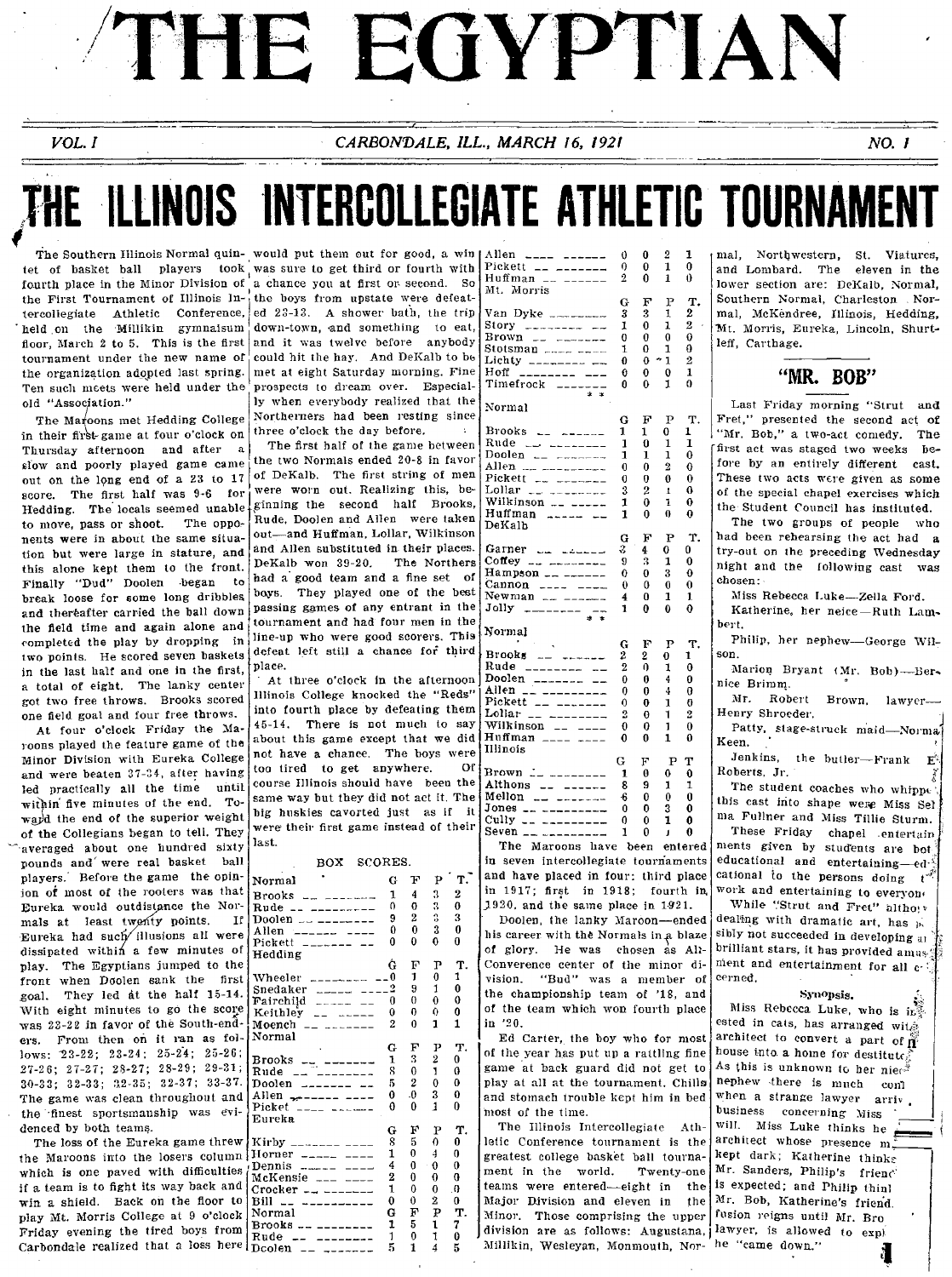$\overline{2}$ 

### THE EGYPTIAN.

### **SENSATIONAL MOCK JURY TRIAL HELD**

A Popular Normal Student Arrested On Serious Misdemeanor Charge.

Carbondale, Ill., January 5 .- The entire student body of the Southern Illinois State Normal University was thrown into great excitement (which seemed for a while would surely terminate in panic or revolution) when Ned Roberts was arraigned before the "Forum Mock Court" Saturday morning for dancing in Anthony Hall, an act unparalleled in the annuals of criminology. Ned Roberts, a high school Senior of the University High School, was arrested February nineteenth at nine o'clock P M., by Sheriff Harry Ohms, indicted by the grand jury and held under bond to await the action of the Forum Mock Court, which convened on Saturday morning. March fifth, in the year of our Lord nineteen hundred and twenty-one, with Judge Charles Kent Watkins presiding.

Judge Watkins is a Normal Senior. He showed extraordinary ability as a judge, and gave his decisions with an unprecedented air of firmness impartiality and spontaneous judgment. This high office calls forth a requirement of initiative ability which a student may never meet in life unless he enters the legal profession. Therefore it is excellent training to sit as judge even in a mock court if a person assumes the re sponsibility and discharges his duties like a qualified official as Judge Watkins did.

State's Attorney Alvin Mathis, assisted by Hon. Guy McLain and Hon. Lawrence Watson was the prosecuting attorney and Hon. Earl Smith, assisted by Hon. John Watson, defended the case. The case was tried by the following jurors, viz: Guy Hogg, Harry Wiley, Eugene Werner, Guy Davies, Walter McNeely, Harvey Eubanks, Creal Plunkett, Ralph Turner, Ira Beare, Edwin Poindexter, Henry Schroeder and George Wells, who scarefully weighed the evidence and conscientiously gave the verdict.

State's Attorney Mathis exhibited superior abilities in selecting the jurors4and prosecuting the case. Hon. Guy McLain and Hone Lawrence Watson in their assistance in the prosecution showed remarkable tact tnesses and convincing the jury.

eHon. Earl Smith exercised his old bits in the arts of debate and gave

clajury could not refrain from acmting. Hon. John Watson, who asthed in the defense, also deserves few moments the jury returned with

the defendant, a secret service mani that New Roberts fully deserved the named Sherlock Holmes (Max Brock) had gotten possession of a letter written in a black hand code, laving open the plot of a conspiracy against Roberts, which after much research he finally deciphered and produced it as evidence in defense of the defendant.

Circuit Clerk Lyndon Hancock, administered the oath to the following witnesses, Guy McLain, Hazel Ervin, Rowena Galbreath and Edith Immert, for the plaintiff, and John Watson, Myrtle Halberg, Leone Smith and Max Brock in behalf of the defendant

Guy McLain was the first to be called upon the witness stand, and throughout his entire testimony his florid countenance gave evidence of animosity for the accused. Notwithstanding the fact that he was raving with anger, so to speak, he kept his head and told nothing but the truth. Hazel Ervin was next called upon the stand and it soon became evident that she was a match for the rapidfire questions betching forth from the antagonistic jaws of the angered pettifoggers. Then with nervous tread and questionable air came Rowena Galbreath, only to add to the horrors of the accused and to elate, the uncompromising minds of his adversaries. Edith Immert was next brought to this great tribunal and then and there though very much excited and addled, without a doubt told all she saw and knew.

Just as soon as John Watson hit the stand he began to explode theories, facts, and laws with great dexterity in behalf of his poor forsaken fellow man, which we believe; had much to do with the verdict of the jury. Behold, here comes Miss Hollenberg! What does she know about this? Well we soon found out, when fluently and without hesitancy she began to expound truths which went far to atone for her being there. But now the saddest of all and perhaps the most pathetic event of the twentieth century is about to take place. What is it? Poor Leone Smith, the expoused wife and sympathetic consolation of her true love (the defendant) now almost in sobs. now in anger, now again in profound excitement, gave testimony of exceptional weight and fervor, together with her pitiful plight we are prone to believe did much to  $i$  premeditating the thoughts of the influence the emotions of the jury. Yet through all these trying hours she acted the part of a heroine.

Judge Watkins now instructed the n convicing force, points which, jury as to the law upon the case, and ordered them to retire to the jury room, for their decision. In a an praise here. For it was Smith the verdict, "Not Guilty.' It has the who brought in, in behalf of been rumored since in this vicinity Thursday morning.

acquittal. The Forum is to be highwho through his agents in this city, ly commended for bringing into. their programs such wise and educational exercises as the Mock Trial of January fifth.

### THE AGRICULTURAL **CLUB BANQUET**

Why ask me where I'm going? Just gently fall in line, We must be there by seven,

If we are to be on time.

To the "Ag. Banquet" I am going, How could I stay away?

The eats, the jokes, the social fun, On this, "Our Banner Day."

Last fall term the Ag. Club thought the top was reached, as far as a good time was concerned, when the "Watermelon social" was given. But on last Friday evening the "banner day" was enjoyed.

One hundred members were fed 'n good. "farmer style," at the Baptist Annex. After the supper, which is describable only in this phrase, "A satisfied, revenous appetite," I. M. Brock, toastmaster of the evening. came forward with a good joke, and introduced other apt speakers such as Smith, Bunting, Hogg, Burroughs, Lyerly, McCormick, Miss Keen, and Professors Felts and Muckelroy, who gave us some pithy and laughable iokes.

By orders from the chairman of the entertainment committee, Mr. Allison we next made our way to the Elks' Home, where the fun was continued by playing social games.

In the "goose walk" contest, Downing won the prize-a good cob pipe. A lady member also won the same kind of a prize, in the "sack contest," but she was so delighted we failed to get her to present her name.

We cannot find words sufficient to express all the enjoyment which the club as a whole experienced. We are sure, however, that everone had a time that will long be cherished as a pleasant one to think of, and in fact one member was heard to say "If it were possible for the Ag. Club to die, I want to die first, for I would not enjoy myself, knowing the club was no more."

#### WITH THE BUTLER.

Ned Roberts makes an excellent Jenkins, as was proved by his appearance in Mr. Bob. The only criticism that could be offered, is that the bottom of his trouser legts was visible below his coat tail.

Mr. Ferris, of Ginn & Co., was in

### **JUNIOR HIGH SCHOOL GAME**

Next Wednesday promises a very lively scrap between the seventh grade of the Junior High School and the Brush school team. The Brush school five recently went to  $M_{\rm{B}}$ rphysboro where they defeated the future basket ball stars of that city.

The seventh grade of the Junior High School was defeated only<sup>3</sup> by a few points in a hot battle with  $\mathbb{R}$ . eighth grade team of the J. H. S.

The following boys compose the seventh grade team: Leaman Brown. center; Harry Lutz, L. G.; Luther Cherry, R. G.; Marvin Muchelroy, R. F.; Francis Hewitt, L. F.; Theodore Thompson, 1st sub.

#### SIGNS OF SPRING.

Have you heard of that lovely young lady called Spring, Who always comes "tripping" in the songs poets sing:

Who always comes "tripping over the lea?"

Well, I tell you this, son,

There's no "trip" left in me.

It all started like this:

Mv old shoes were worn out.

So I went down to A. B.'s. (The one you've heard about.)

And bought some new pumps

They just fitted my feet,

I put them right on-and "tripped" down the street. The birds are all singing.

How happy I feel! But what is that "hot spot" On the back of my heel? At first just a rub-a large blister

 $now$ These shoes grow much smaller Each moment. I vow.

Oh, dear Lady Spring You may trip if you please, But in last winter's shoes I will still take my ease And smile to myself As each co-ed limps by-The first signs of spring are foretold

in your sigh!

### very perplexing SITUATION INDEED

Lost: All the books I own in both Chemistry and Degree Botany. Value about \$12. Finder please return and receive reward.-Roy White. Advt. two days later: Books have been found in baby carriage, hav ing been used as cushions.

Editor: Is it any wonder with that such neglect the rate of infant mortality increases!!

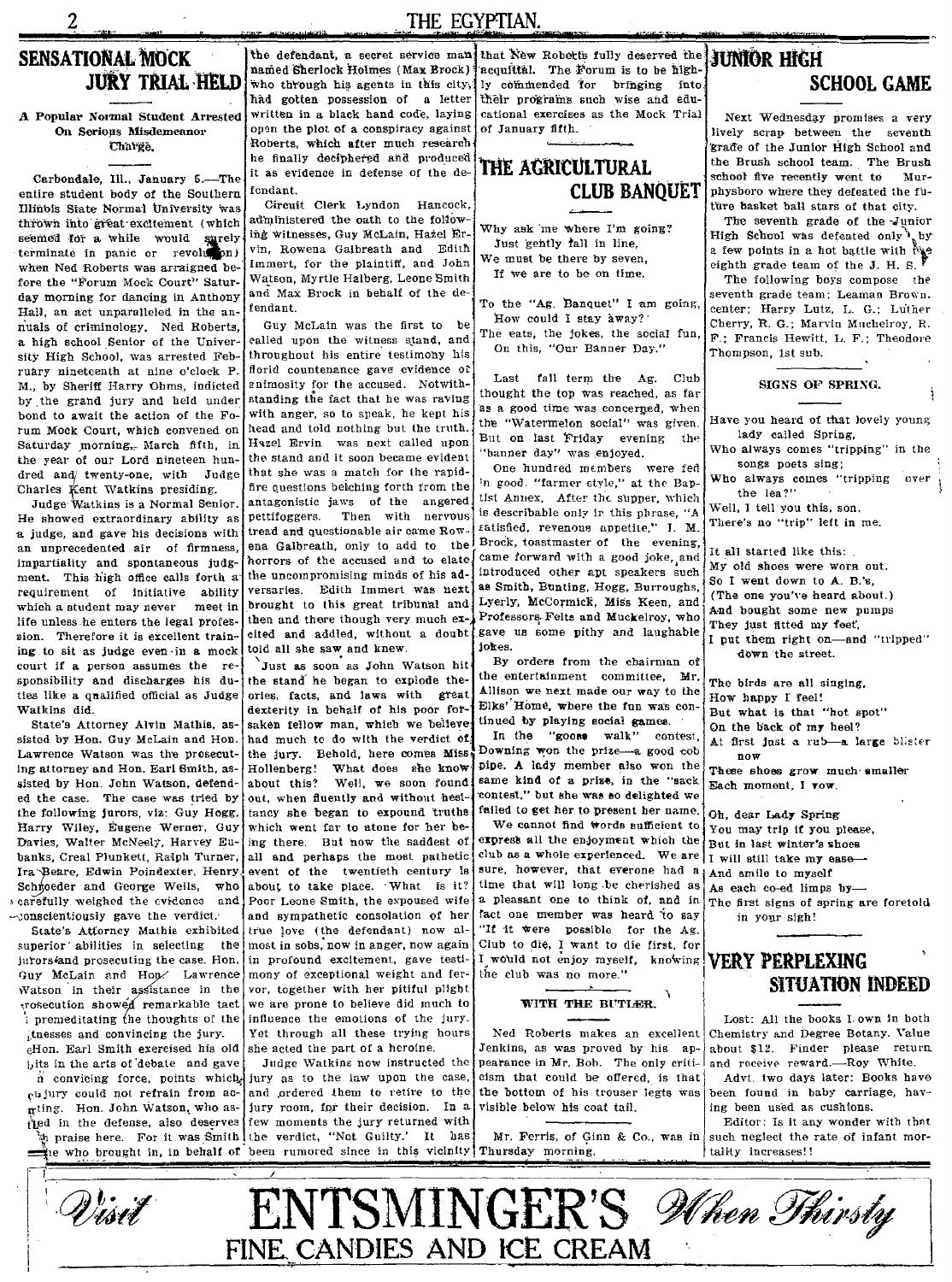### **LOWER CLASSMEN** WIN HONORS IN **AG. CLUB CONTEST**

J. M. McCormick Wins First Prize Among One Hundred Fifty Contestants.

The Ag. Club, the largest and most flourishing department club of the five school, recently announced prizes for the best papers on  $the$ subject. "How I Can Influence Boys And Girls to Enter the S. I. N. U." Practically everyone of the one hundred and fifty members of the club entered the contest. The membership includes all those interested in agriculture. The prizes were awarded on the basis of thought and form and were offered as follows:

First Prize, Five Dollars. Second Prize, Four Dollars, Third Prize, Three Dollars. Fourth Prize, Two Dollars. Fifth Prize, One Dollar.

J. C. McCormick, "22, won the first prize: Elmer Schutte, '27, the second; Luna Greer, '27, the third; Alfred Purdue, '24, the fourth; Emerson Hall, '27, the fifth. Honorable mention was given to Janey Kell and Gladys Hichey

The essay that won first prize is as follows:

What May I Do to Get Someone To Attend the S. I. N. U.

I can always be careful to conduct myself in such a manner as to bring credit to the school. We are judged largely by our speech and our appearance. We meet many people who have no means of judging our working ability', yet these people instantly rank us according to our conduct and appearance. I can be careful to speak properly and the people whom I meet will come to associate good speech with the students from the S. I. N. U. By being neat, acting courteously, and conducting myself as a gentleman I can cause parents to know that this school turns out ladies and gentle- was a guest of Alice Cape, last week men.

When I am at home during the vacation I can be energetic doing my share of the work on the farm. This will convinge people that their sons 'and daughters will not forget how to work if they are scat to the S. I. N. U. It will show them that the purpose of an education is not to enable one to get on without work, but to enable one to do more.

I can take an active part in the clubs and gatherings of the community. This will be evidence that the school trains leaders. In my conversation with my ac- last week end.

quaintances I can tell them of the material equipment of the school, how it has special departments to train those whose abilities are artistic, commercial, mechanical or agricultural, as well as the general department to train grade teachers.

I can say something of the school's ranking among educational institutions of the country, and I can refute some of the erroneous impressions! which have been circulated for so long that they are often considered as true as the multiplication table.

In my talk to my school, I can say something of the need for special training regardless of the field they intend to enter

Then I can tell them how they may obtain this training at the S. I. N. U. more cheaply than at many other schools. I can tell them how many students are partially self supporting while attending school.

I can inform them of the excellent salaries the graduates of the school are getting, and how it is possible for the boy or girl to come from the country school and by attending here for two years get a provisional certificate enabling them to teach until they have saved enough money to acquire further training. Finally, I can always remember

that I am a representative of the school and can best show my appreciation of the pleasant days I have spent here by boosting, boosting some more and continuing to boost the SOUTHERN ILLINOIS NORMAL UNIVERSITY.

### **ANTHONY HALL GOSSIP**

Miss Pierce, Tri State Y. W. secre tary, was a guest at Anthony Hall, last week.

Misses Edna Alvis and Mary Peace went shopping in St. Louis, last week end.

Miss Ethel Bruce visited friends in Herrin last Saturday and Sunday.

Miss Lucile Erwood of Eldorado, end.

Miss Elva Trovillion was a guest of her brother in Champaign, Saturday and Sunday of last week.

Misses Margaret Brown and Sarah Mitchell were Miss Bell's dinner guests Wednesday evening.

Peggie Mason was in Decatur last week watching our boys win fourth place in the tournament.

Mrs. Keen of Christopher, was a dinner guest of her daughter Norma at Anthony Hall, Tuesday.

Miss Mary Gullett, of Charlestoi Normal, was Miss Nell Theis' guest

Miss Fern 'Williams is attending the tournament at Centralia, this week end. Mabel Hall-"Hazel, may I bor-

row your taffeta hat?" Hazel Erwin-"Sure, but why the

THE EGYPTIAN.

formality?"

Mabel Hall-"Well, I couldn't find it."

Mr. Boomer-(looking at Olive Johnston) "We wont wake her. she wouldn't know the answer anyway."

#### A FEW VERDANT THOUGHTS!

Spring, Spring, the little bird sings, Time to take off your flannel'un things.

Don't cha do it. 'Taint spring yet.

The rain it rained, and the wind it hlew.

I've got a spring hat, what'll I do? ley is the wind that blows in the

town. Girls. vou'll catch cold if you roll 'em

way down.

Green is the grass on the upland, Yellow the jonquils blow. If you and I start to pick them, We'll problly get caught in a snow.  $-D.$  A. Furr.



#### Y. W. C. A. NEWS.

Miss Florence Pierce, Central Field Secretary, visited the Y. W. C. A. girls from Tuesday evening until Thursday noon.

At association Wednesday P. M. she gave an interesting account of Y. W. work among industrial girls and foreigners in this country and in Japan.

Her individual talk to the cabinet members and new officers gave them an insight and inspiration in the work.

Her visit came just at the right time for her to give some valuable instructions and encouragement to the newly elected officers. We look forward to their taking up new duties with a zest and determination to make the Y. W. one of progress and greater helpfulness.

Watch the bulletin board for an announcement of the play to be given by the Y. M. and Y. W.' some time in the near future.

Coach McAndrew refereed at the basket ball tournament at Marion.

Prof. F. G. Warren left Thursday for Olney where he refereed the H. S. Tournament that was held there.



For Good Barber Work

Come To-

**DELUXE BARBER** 

**SHOP** 

Morris and Trovillion.

 $\overline{\mathbf{3}}$ 

### WORTH 50c THIS WEEK ONLY AT -Hewitt's Drug Store-**Leading Prescriptionists** Carbondale, Ill.

Just sign your name and present this coupon and it will be accepted at our store as 50c on the purchase of

### **GUARANTEED SCHAF-**FER FOUNTAIN PEN

If the regular price is above  $$4.00$ .

We will allow 25c on all pens up to \$3.50.

Name.............

**PATTERSON DRY CLEANERS South of Hewitt's** Phone 332-L **Called for and Delivered**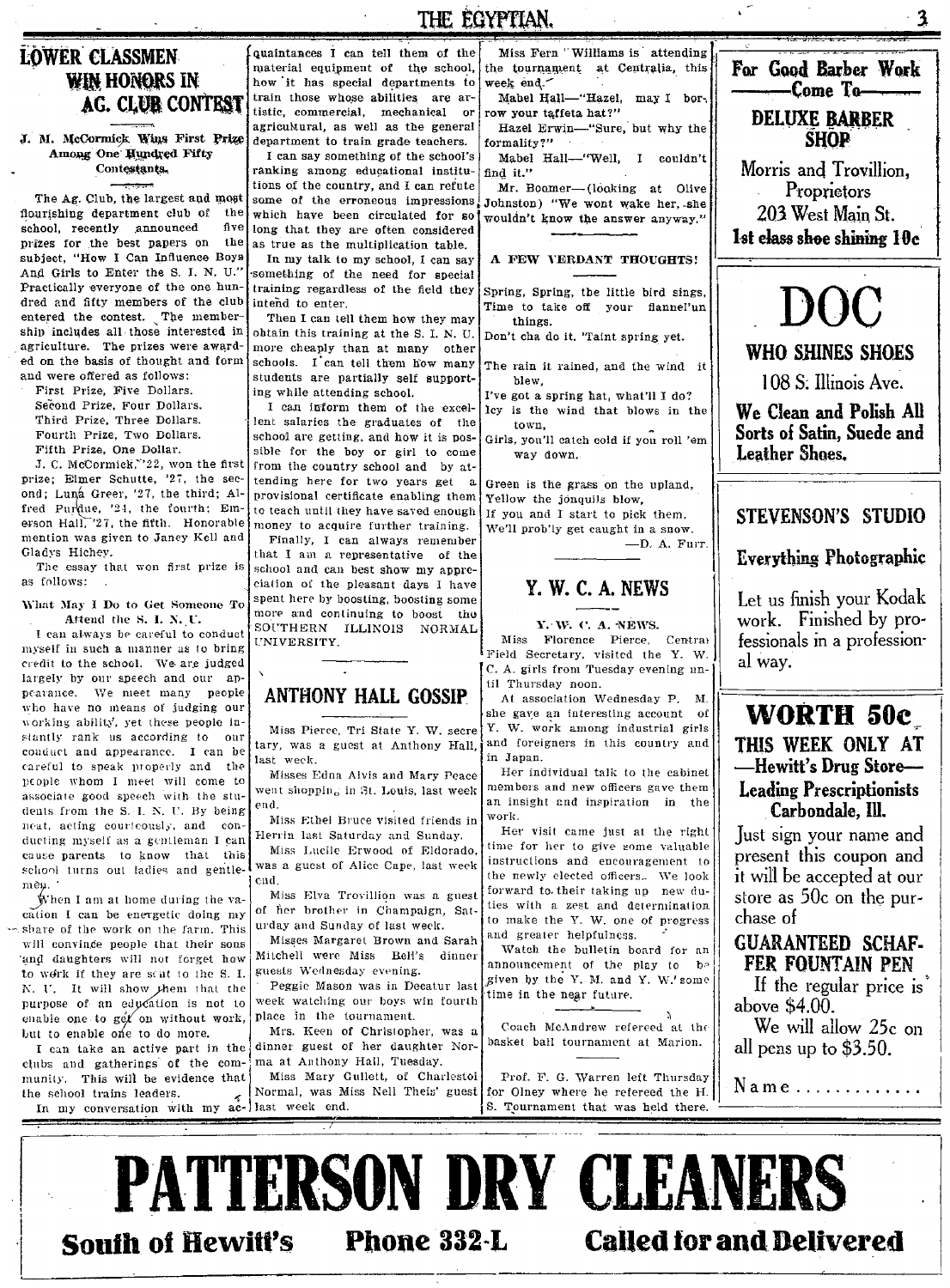| к. 1944 г.                                                                                                                                                      |                                 |  |
|-----------------------------------------------------------------------------------------------------------------------------------------------------------------|---------------------------------|--|
| THE EGYPTIAN                                                                                                                                                    | licati<br>of 19                 |  |
| the<br>Published Every Week During<br>Collegiate Year by the Students<br>of Southern Illinois Normal<br>University, Carbondale,<br>Illinois.                    | Тh<br>cil re<br>per<br>Coun     |  |
| Subscription Price_____One Dollar                                                                                                                               | subso<br>tion,                  |  |
| Advertising Rates Made Known on<br>Request.                                                                                                                     | electi<br>in-ch                 |  |
| Editor_______Guy W. McLain. '21<br>Assistant Editor_Maude Bratten, '22<br>Adv. Manager______Geo. Wilson, '22<br>Faculty Adviser <sub>--</sub> Prof. E. G. Lentz | of a<br>The 1<br>the i<br>fered |  |
| Board of Directors.<br>'21<br>E. E. Downing<br>199<br>Olmda Danalys                                                                                             |                                 |  |

To paraphrase the language of celebrated humorist, you. are now about to make your first appearance in the capacity of readers of a new school paper. The editorial staff is indulgent and not over sensitive. We are strong enough to survive your criticism, if you do not forget to be charitable and kind. Our blunders are the natural shortcomings of inexperience; not sins, the sins of omission rather than of commission. We are guileless and sincere and desire above all things to please. We are tremendously in earnest in desiring to make The Egyptian (your paper) just what it ought to be. We shall be grateful to you for all usable suggestions. Stands to reason our second will be better than our first. Watch us improve.



Theorim of The Egyptian, so far as an editorial policy can be outlined at this time, is to be the voice of all the student body, giving expression to the ideals and spirits of S. I. N. U. Our columns constitute an open forum where ALL may meet. The Egyptian hopes to be the crystalizing and unifying element in all our multitudinous and diverse interests. So far as humanly possible we shall catch and give back the very essence of the school.



سيسد

The idea of a school paper as regular periodical publication for the S. I. N. U. began to take shape in 1915, when Robert Brown, '13, a special student, actively promoted it. In the fall of 1916 the Egyptian was faunched as a monthly publication under the editorship of Claud Vick. '17, and the business management of Arlie Boswell, '17, and Fred Boswell, '17. The next year Arthur-Brown, '18, was elected editor-inchief, and Raymond Colyer, '18, business manager. A high standard of excellence was maintained by the Egyptian during the first two years of its, life. Like most of the stu-Thent interests it failed to survive the war's drain upon the school and pub-

118

e "newly created Student Counevived the idea of a school paas one of its first acts. This cil provided for the raising of a cription for a weekly publicathe choosing of a name, the ion by popular vote of an editorief and election by each class member of a board of directors. result of that action is the paper first issue of which is now ofthe student body.

### **DUAL SENTENTIAL**

If it is something good you seek, Something that will make you speak The best of all that 'round you lies: And, with great wonder and surprise, Survey all events of great import:

How youthful maidens boys do court And gruesome tales by Chaperons told

Who could not control the pupils bold.

They censure now and chide then. And say, "Where are the gentle- $\mathrm{men}\,?\mathrm{''}$ 

How our voung men on all the teams Call forth from crowds exulting seres ms.

Which prompts them to make true their aims

To be fair sports and play the game, And how the Forum upon a certain date

Beat all societies in a joint debate: How the Socrats followed in hot pursuit

Expounding categories from the time of Caut.

How all other societies fought with might;

- And how judges weighed the evidence right.
- To see how the Obelisk staff is progressing,
- Which to leave out would be distressing.
- You can get all of this from near and far:
- You can get it no matter where you are:

Even though you are in a far-a-way land

You can get this still upon slight demand.

By sending a dollar to the Editor in Chief

Of the Egyptian; is my honest belief.

The pessimist says it will soon be found

With tongueless silence in the ground.

Never more to circle the rounds. Not to be heard of where it now

abounds. No use to subscribe, you are wasting

vour money: surveys the whole thing but can-

not be funny. It requires a dollar right from the

iumn. And to him this is a very large jump.

And we are sure that he would readily confess

dollar less.

- ion was suspended in the spring The optimist views it upon its virgin  $\vert$ visit:
	- He passes it up as something exquisite: Abounding in knowledge in all its
	- extent: In events of importance. as, how

they went On a Sunday eve, when the sun was

low. To a certain church to worship, you

 $k$ now.  $\triangle$ He sums it all up, and then falls a

tear.

Says. "How can it ge published for a dollar a year?"

We are too prone to respond at once to the gloom,

- Hanly to continut so till placed in the tomb.
- But oft melancholy flees, and good spirits have sway.

And then they alone usher in a per-. fect day

Where blessed sunshine rules in our lives supreme:

Where evil passes away and is replaced with a gleam

Of childlike, innocence, observation, and truth.

Which is the envied drama and lesson of youth: Be a booster, not a knocker as you

go through school;

Subscribe for the Egyptian, and follow the Golden Rule.

MOLLIE P. WELKER.

### THE JUNIOR HIGH SCHOOL TOURNAMENT

Herrin walked away with first honors in the Junior High School Basket Ball Tournament held in the gym last Friday and Saturday. Benton took second place, and Marion third. A shield was awarded for the first place-a silver cup for second and a pewter cup for third.

This was the first Junior High School Tournament ever held herebut the ten teams entered went home so well pleased that it is hoped that it may be made an annual event.

The games started Friday night and continued through Saturday. The Carbondale team was eliminated by Herrin in its first game Saturday morning. This was one of the fastest games of the tournament. The Carbondale team played a good, fast game-but were too light for the Herrin boys. The score was 7-13. The Carbondale line-up was: Chas. Renfro, Joe Hickey, Chas. Goodall, Francis Renfro. Paul Montgomery, Rendman Harman and Rolland Bridges.

Mr. Cisne deserves a great deal of credit for the management of the tournament. Mr. Warren served as referee.

Prof. E. G. Lentz gave an address Friday night at Ava for the benefit of the High School Athletic Association.





THE EGYPTIAN.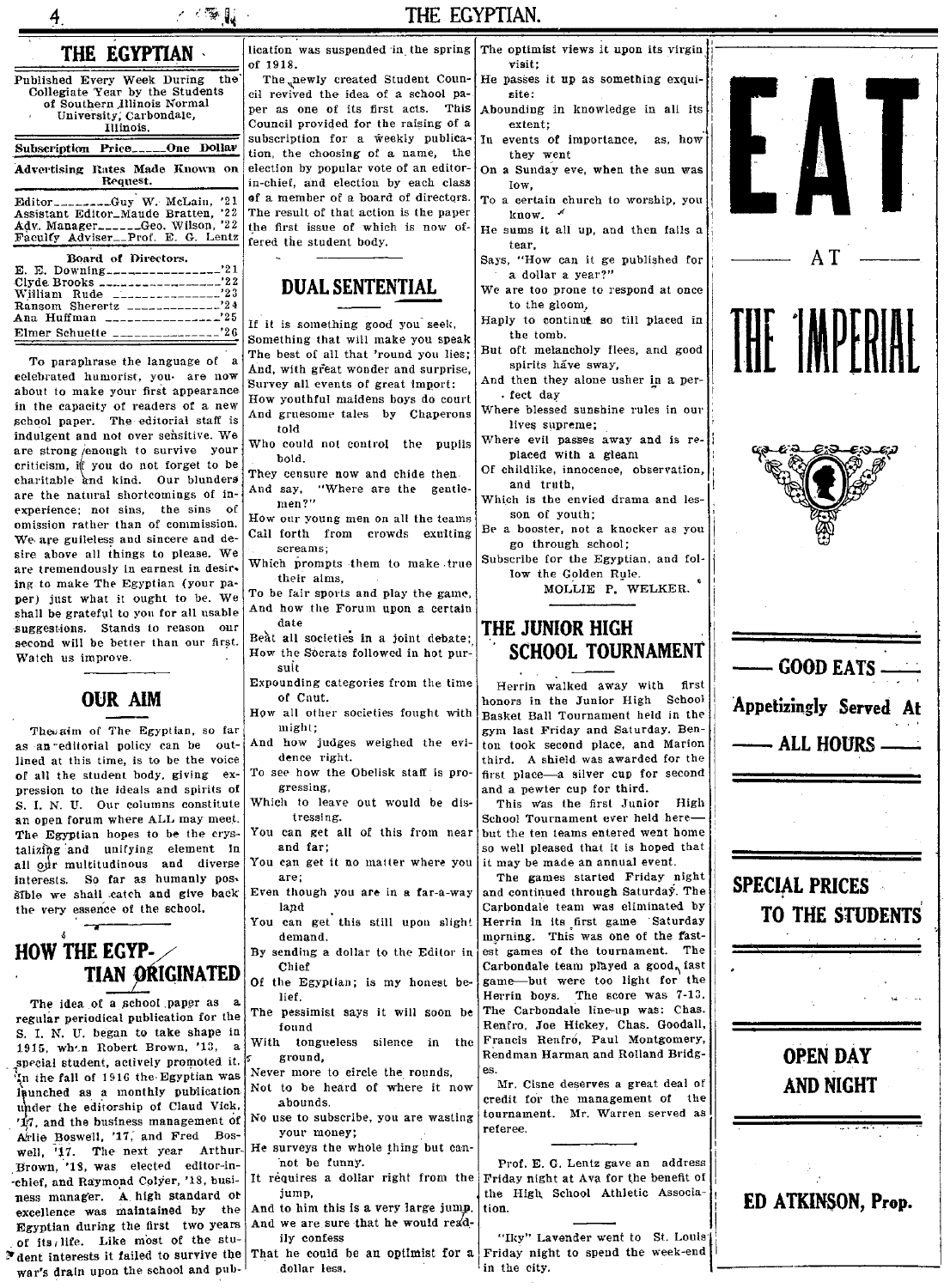### **THE- EGYPTIAN.**

### **GIRLS' ALL·STAR BASKET BALL TEAM**

A new feature recently added to girls<sup>7</sup> athletics has been the selection of an "All-star basket ball"  $\text{team}$ 

In a recent contest among the dif-<br>ferent class teams new incentive was

ey Keith, forward, featuree<br>tunts than ever - No guare Mickey Keith, forward, fea<br>more stunts than ever. No i athrough . Edna 'Walters' whirled cious floor, bending their graceful<br>around until diese in a med eftert to bodies to the rythm of their mental around until dizzy in a mad effort to catch her.

Lucille Glenn, jumping center, seemed to stretch her long arms farther than ever over Bernice Brimm and Elizabeth Templeton. Her "Tip offs" to Viola Lurtz, running center, were easily received by the one for whom she intended them, but impossible for Irish Williams to catch. Their team work put them  $\frac{in}{m}$  the group of stars.<br>Emma Snook looked like an elec-

tric fan set in' motion as she kept Loretta Gerlach and Virginia Meyers eyes were constantly riveted.<br>from making baskets. Her jumps for But the siren is blown, the game from making baskets, Her jumps for But the siren is blown, the game<br>the ball signified that the "Georgia is on: Teddy Crawsaw crashes into the ball signified that the "Georgia Peach" had had her in training.

Tillie Sturm, the only Senior to make the team, did not disappoint her poters in her work as a guard. She and Emma Wiggs appeared to be a couple of jumping jacks, trying to see which could jump the higher.

Marie McCarthy, though seldom trYing ·to 'make' a goal, was sure to basket one when she did. The experts 1n\_hitting the bull's eye would consider her a formidable rival. The second year students are quite proud of their only star.

In addition to receiving this honor the "Star" team looks forward to the humilitiation soon of the old<br>grads who made basket ball famous grads who made basket ball famous his clever trick of starting to pass<br>for the girls of the S. I. N. U.

the first four "stars" won the championship in the game staged by the third year's against the Seniors.

Mathematics : in Sparta Township in their case would be that they be- The "Illinae" meets the ninth High School, was a visitor of the came so fatigued that they were un- hour on Tuesdays. The officers are: Normal on Friday. She stopped on able to take their customary position President, Edna Walter; Vice Presiher way to the basket ball tourna- in the saddle. For the winners, Red dent, Wanda Johnson; Secretary and ment at Marion.

### **THE' SENIOR.' JUNIOR**

From class teams new incentive was, the measured the fastest basket ball hounds that Knockout Burroughs formed an al-<br>given to the making of good ind<sub>i</sub> have ever represented the Senior and most invincible barrier to the f and getting in several long throws, livanted capriciously about the spa-<br>althonen. Edna: Walters, whirled clous floor, bending their graceful, representation from the lower class pleasure in the anticipated victory which they erroneously considered easily within their vain grasp. Meanwhile, in a small group -centered about the south goal, was the grim visaged, rugged limbed Senior team. Calmly ignoring the fanciful actions and empty prattlings of the Junior boys, these champions of a noble class persisted in their majestic stride around the basket, unpretentiously dropping the sphere througn the iron circle, upon which their

> a wall of brawn in the form of the senior captain, Earl Taylor. 'not one whit daunted' he persisted throughout, the entire nerve-racking ordeal to flash promiscuously here and there (mostly there) now scoring a goal, now stimulating his fellow suffere~s, now casting his oppo- Friday, 18th-"Vitamines nents to the floor or holding them Table."-Helen Young.<br>helpless in his crushing embrace. Monday, 21st-'Feeding. helpless in his crushing embrace.

Teddy's mate at left forward. Dennen Watson, lavishly scored all of the Juniors' meager 14 points with the exception *ot* the daring goa, cast by the reckless Teddy. "Misty" Brush, at center, played a faultless game for the would-be champs, with the ball between his knees, then wants a shave and ask a bald-headed we must not forget to mention that during the ball between his knees, then  $\sim$  we must notice  $\sim$  wants a shave and ask a bald-headed We must not forget to mention that quickly revers quickly reversing his muscular sys- On Thursday of last week a notice tem and passing the sphere in the in chapel read thus: "All girls intertem and passing the sphere in the opposite direction, was a constant ested in a debating society, meet in puzzle to the big boys. Levi Brown-, Room 11, at  $12:50."$ puzzle to the big boys. Levi Brown-<br>ing and John Win played masterful So 'ere's to you, noble Seniors,<br>
An'your chances which are no more basket bull as watchmen of the Senior window members. This is to be a society<br>
For the homor of making the most include the senior basket. Not once did th Stars, the champs to make a goal when girls' who, feeling their need of train-<br>will help which deplore they were in a position that they ing in public speaking, argumentathey were in a position that they ing in public speaking, argumentation of the could mount the winners and defeat them and parliamentary practice, their evil purpose of scoring. The hope to develop their ability along Marg We will help you to deplore. They were in a position that they ing in public speaking, argumentary practice, their evil purpose of scoring. The hope to develop their ability along Miss Margaret Kramer, teacher of only criticism that could be offered these lines. Win and Doc Foster, as forwards,

divided the honors fairly even be-<br>tween them-that of eluding the GAME <sup>'</sup>tween them-that of eluding the in-<br>
| hronco busters and piling up the in-<br>
| vincible score of the Seniors: Doc Juniors Escaped With Fourteen of the covered himself a little thicker with Thirty-three Points. Elcry, perhaps, than did Red.

Battling Taylor insisted on scor-Promptly at 3:45, P. M., upon the ing every time there were no more date of March 8th., "Boozy" blew than two youngsters pestering him the whistle which unleashed ten of at one time. Speedy Holliday and given to the making of good indi-<br>vidual plays, when the girls heard have ever represented the Senior and most invincible barrier to the futile vidual plays, when the girls heard Junior classes during all these years desire of the Juniors to score, ex-<br>that an all-star team was to be se-<br> $\int$ that an an-stall team was to be se- of contention over the championship eept a few times when the "South bone. the shield awarded the vic- $\frac{1}{1}$ Win" blew the "North Win" over.<br>torious class team. Previous to this The game was enjoyed by an imattling Taylor insisted on scor-<br>
the  $i$  the  $i$  than two youngsters pestering him<br>  $i$  between than two youngsters pestering him<br>  $i$  ten of a to ne time. Speedy Holliday and  $i$  all<br>
is that Knockout Burroughs formed a The game was enjoyed by an im-<br>mense, enthusiastic crowd of loyal could keep her from making baskets the Juniors had, in warming up, gal- $\frac{1}{2}$  mense, enthusiastic crowd of loyal and setting in several long throws.

### **DOMESTIC SCIENCE DEMONSTRATION**

There will be a" series of talksand demonstrations in the Household Arts Department by the Seniors in the work. 'The following is a list of the subjects with date of each talk:

Monday, the 14th-"How to Pur-

Tuesday, 15th-- "The Country the School Child's Lunch."-Pauline. Gates.

Wednesday, 16th-"The Thrifty Housewife's tIse of Leftovers."- Fern Williams.

Thursday, 17th- "Planning Simple Meal"-Alice Cape.

Folks."-Vernice Jones.

Wednesday evening before the S. 0. P. H.-"Refreshments for Par**ties."-Florenee Huffman.** 

### **GIRLS' DEBATING SOCIETY FORMED**

The society, namely "The Illinae"

### **Y. M. C. A. MEETING**

ويتقييم

5

The Y. M, C. A. met on TLesday night and held its annual election of officers.· Dr. Johnson, minister of First Christian Church, addressed the association on "The Third Degree Man." He is a very able speaker and his lecture was enjoyed by all. Mr. Ralph Harp, a noted vocal-'ist, accompanied Dr. Johnson and rendered a solo which proved beyond doubt that he is an artist in his line. The following officers were elected for the ensuing year:

President, Earl Smith. Vice President, Russel MerkeL Secretary, Joe Boyles. Treasurer, Albert Becker.

#### **.:. .:. .:. .:. .:. .: .. :. .:. .:. .:. .: ... :- .:. ,:. .:. .,**  $\ddot{\diamond}$  . LUKE McLUKE SAYS:  $\qquad \, \dot{\diamond}$  . Hooray!

The Ladies' Auxiliary of the Names is Names Club has appointed the following House Committee for February, 1921:

Iduma Best, Louisville. Ky. Gladys Panceroff, Homestead, Pa. Lena Genster, Troy, Ohio.

chase and Serve Meat."—Wilda Dees. A man often has a better hat at home than the one he is wearing lie.<br>Tuesday 15th, "The Country down town. But it is different with a woman.

You could argue all day. But you couldn't get a woman to believe that anything that is cheap isn't a bargain.

a. Palmistry may be all right for young folks. But the wrinkles in the face will tell more than the lines in. the hands.

Little  $\vert$  An egg never gets so old that a restaurant chief can't manager to use *it* in an omelet.

Any old time a man goes home and sees a cloud on his wife's brow, he knows that there is going to be a storm.

Barbers are smart men and know the value of flattery. That is why they' ask a girl-faced youth if he



Carbondale Candy **Kitcben Manufacturers of Candies and loe Cream CARBONDALE, lLLlNOIS**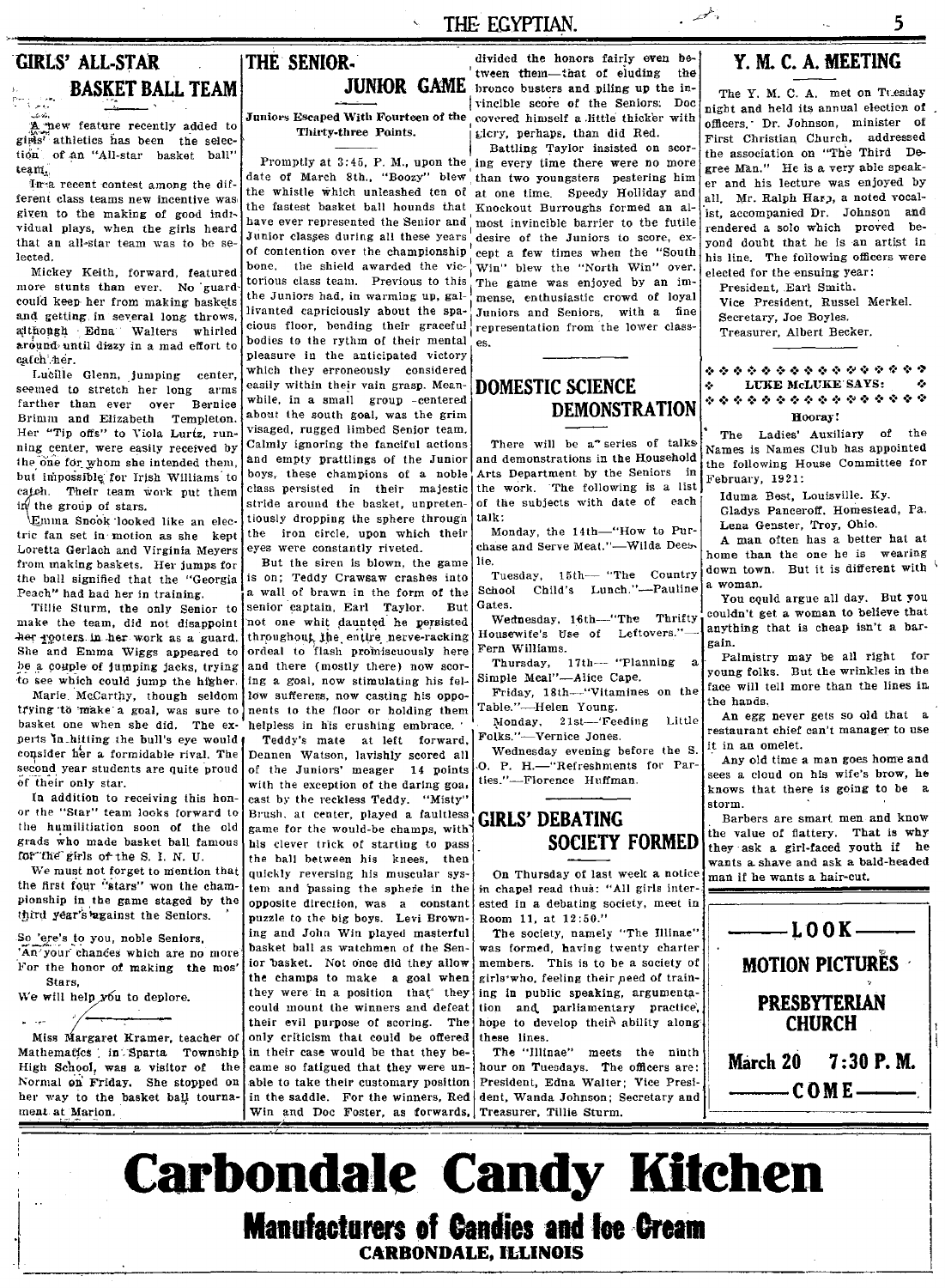**TA TEER TEER!** 

### **THE ECYPTIAN.**

### **INTERESTING DEBATE leud at AG. CLUB**

6

Earl Smith and E. E. Downing proved to us beyond doubt that no one person should own more than 160 acres of tillable land.

The club met at the usual time **ILACHERS ASSOCIATION** have reached, I mean completely and soon cleared the floor for action. and soon cleared the floor for action.<br>After an excellent musical selection. The fortieth annual meeting of the are no longer able to cope with our After an excellent musical selection, The fortieth annual meeting of the are no longer able to cope with our the judges for the debate were ap-  $\vert$  s. I. T. A. will be held in Carbon- fellow students. If he is not imthe judges for the debate were ap-  $|S, I, T, A|$  will be held in Carbon- fellow students. If he is not im-<br>pointed. Smith lead the debate and dale, Thursday and Friday. March pressed to that extent he will at pointed. Smith lead the debate and dale, Thursday and Friday. March did his subject justice. McLain who  $\frac{1}{21}$  and April 1, 1921. Prof. W. G. did his subject justice. McLain who  $31$ , and April 1, 1921. Prof. W. G. least, from thenceforth, do all in his followed Smith was very emphatic in  $\big|$  Cisne, chairman of the executive comfollowed Smith was very emphatic in  $\left|$  Cisne, chairman of the executive com- $\right|$  power to alleviate the burden under his expression and he pleaded very mitted has been untiring in his ef- which we strive. earnestly with the judges. Before forts to ensure a great meeting. Have you ever opened a school an-<br>he left the floor he made some re-<br>Speakers of national note have been water and in glassing through it 11'e left the noot he made some re- Speakers of national note have been nual and in glancing through it.<br>Marks about his opponent that were secured. Among others: Hon. P. P. wondered just here it was all done? taken up by E. E. Downing (second Claxton, U. S. Commissioner of Edu- wondered just how it was all done? Canceled affirmative.) Mr. Downing (second Claston, U.S. Commissioner of Edu-<br>on the affirmative.) Mr. Downing cation; Bishop William Quayle; Sup-11000 you are interested onough that on the amrinative.) Mr. Downing cation; Bishop William Quayle; Sup-less you are interested enough that opened his debate by comparing his erintendent John W. Withers of St. vou want to become an editor or opened his debate by comparing his erintendent John W. Withers of St. you want to become an editor or honorable opponent to an Irishman's Louis; Margaret Noonan and Carl business manager. If we were to notion of a bell. T street with another Irishman when use imany students will be away for va-1 taken out of the job, for the men<br>street with another Irishman when catton. It is hoped that most of the who are to have the honor? of do-<br>a large a large ben summing began to their student hody will return for this ing the work next year.<br>above their heads. Pat excitedly meeting which no teacher or prosasked Mike what the thing was, and pective teacher can well afford to The reason all this bunk has been<br>Mike replied: "Begorra and I don't migs Mike replied: "Begorra and I don't miss.<br>
know but it was the longest tongue in The envaluent for  $\epsilon$  are dollar during who has read down to here asked Mike what the thing was, and pective teacher can well afford to with the reason all this bunk has been<br>Mike replied: "Begorra and I don't miss.<br>
know but it was the longest tongue The enrollment fee of one dollar any ever saw."  $\frac{1}{\text{Nclain on hearing this}}$  scription to The Illinois Teacher.

behalf, excitedly nudged his colleague  $\{abc\}$  are receiving from the student body and exclaimed in a loud whisper:  $\{abc\}$ ahd exclaimed in a loud whisper: **"OBELISK"** "Refute that! Refute that!" To which Satigast calmly remarked that  $\frac{1}{1}$ . Have you ever thought that you

**Downing gave an** excellent talk.  $\text{I}^{\text{1}}$  manager of the "Obelisk?" If **you** inclined to be miserly, we are more  $\text{C}^{\text{1}}$  and  $\text{C}^{\text{2}}$  and  $\text{C}^{\text{3}}$  and  $\text{D}^{\text{4}}$  and  $\text{D}^{\text{5}}$  and  $\text{D}^{\text{6}}$ Chatles Satigast (second on the nega- have you should avail yourself of this than anxious to divide the honor and<br>time cause hash at any and the set invitation. Drop into the "Obelisk" the responsibilities which go with tive) came back strong at the  $af$ - invitation. Drop into the "Obelisk" the responsibilities which go with firmalive and produced some very office during office hours, said hours our work.

heat for by this time both sides had ager to explain in detail to you the the the slow the the slow and power test. The slow and power and power and power test. If  $\frac{d}{dt}$  is the slow after. near for by this time both sides had<br>warmed up to the subject.

*given in favor of the affirmative.* 

A play will be given at the club, by Miss Ruby Keen, on Wednesday, March 23.

**s. O. P. H. MEET** 

The S. O. P H. Club met Wednesday evening. March 9, 1921, and rendered the following program: Decorations for St. Patrick Day,

Instrumental Solo-Miss Marjorie

Talk on Spring Styles-Alice Mali ux.<br>ihe S. O. P. H. club was also<br>gavored with seven new members.

Reading-Mildred. Norris.

Bur)'hart.

ľľ

They contemplate another. meeting, ate upon this question and its answer.<br>March 23, 1921, in which there will because by the time we are through March 23, 1921, in which there will because by the time we are through be a demonstration on "Refreshments talking we will have secured the be a demonstration on "Refreshments talking we will have secured the correct the question-<br>for a Pafty'' by Florence Huffman. everlasting support of the question-

### **SOUTHERN ILLINOIS TEACHERS ASSOCIATION**

mittee, has been untiring in his ef- which we strive. secured. Among others: Hon. P. P.<br>Claxton, U. S. Commissioner of Edu-

student body will return for this

and the hollowest head of anything entitles the member to a year's sub- is willing to do all in. his power to I rever saw."

**if indirive** and produced some very being those when we are not in class.  $\begin{bmatrix} 0 & 0 & 0 & 0 \\ 0 & 0 & 0 & 0 \\ 0 & 0 & 0 & 0 \\ 0 & 0 & 0 & 0 \end{bmatrix}$  **We are having a fine response in** ou points.<br>The rebuttal was given with much and ask the editor or business man-<br>age to explain in detail to you the line story and poem coatest. We are armed up to the subject.<br>The decision of the judges was perform. We will be glad to expati- which you will be proud.

 $f$  everlasting support of the questioner. He will either use all of his in-' fiuence to secune for us a raise in salary, or endeavor to set aside a fund to be used for our care when we

Example to an Irishman's  $\begin{bmatrix} \text{L}{1} \\ \text{L}{2} \\ \text{R}{3} \\ \text{R}{4} \\ \text{R}{5} \\ \text{R}{6} \\ \text{R}{7} \\ \text{R}{8} \\ \text{R}{9} \\ \text{R}{9} \\ \text{R}{1} \\ \text{R}{2} \\ \text{R}{3} \\ \text{R}{4} \\ \text{R}{4} \\ \text{R}{5} \\ \text{R}{6} \\ \text{R}{6} \\ \text{R}{7} \\ \text{R}{7} \\ \text{R}{8} \\ \text{R}{9} \\ \text{R}{9} \\ \text{R}{$ 

We appreciate the support which we are receiving from the student body first page of the "Obelisk" will appear words something to this effect: he couldn't, for it was impossible. I Have you ever thought that you "Obelisk', published by the Senior<br>After the laugh had subsided monetary of the dollating of the senior Class, '21," The board isn't at all would like to be editor or business  $\begin{bmatrix} \text{Class, '21.''} \\ \text{Linear} \end{bmatrix}$ . The board isn't at all

**Fox Drug Co.** 

**--;vets** 

**All the Students' wants supplied in our store** 

**Cleanliness Is Next to Godliness**  $\blacksquare$ **,**  $\blacksquare$ Send Your Clothes To **STORE** 

**CARBONDALE LAUNDRY : STUKE** -------~----:--------.--- ----.\_- .- .. ----\_.\_- ----------~

**FIXY** 

**THINGS** 

**FOR** 

**MEN.** 



**SPRlNG STYLES FROM HART SCHAFFNER and MARX-**

**\$30.00 TO \$45.00** 

## **Shirts**

**SILK AND MADRAS-WITH AND WITHOUT ATTACHED COLLARS** 

**\$1.50 TO \$5.00** 

## **Caps**

,-

t **-THE NEWEST PAT-TERNS AS FAST AS**  THEY COME OUT-

**'\$1.50 TO \$3.50** 

)~avor(!d **MEN'S DE** PT. with seven new members. ..~- -- ----. - -------.... -- ---I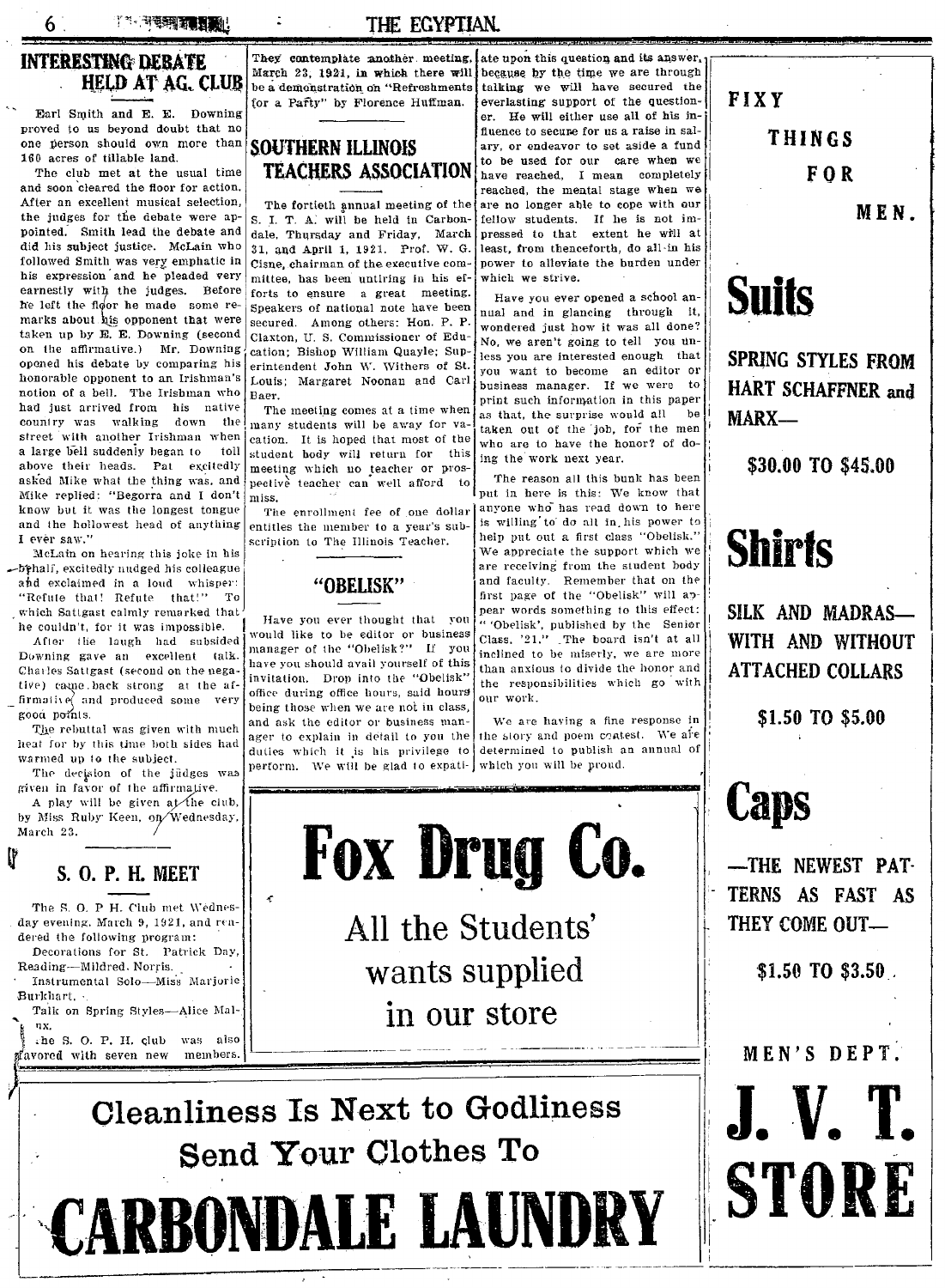### THE EGYPTIAN.

### **DEAR EDITOR**

Now then, most girls figure that when a strange man starts talking to them, that what they don't know fsn't going to hurt them.

Now then, please do not put anything in the Egyptian about me being engaged. I know there are several students talking about it, but I cannot imagine where they got their information for there is really nothing to it-yet. Get me! Bernice Brimm.

Now then, "For the love of Mike" if you are a real friend of mine, would you just as soon cut out any roasts that come in about Anthony Hall girls? I think we've got more than our share the last few years, and we'd like a rest, especially since we don't deserve the ones we get.

I'd like to haye you come over for dinner next Sunday, if you can. Sincerely,

Marion Blatter.

Now then, I tell you frankly that I believe it pays to be on the good side of the editor, and I most certainly want to be good friends with you now. There are so many things that boys can roast me about that I am really scared for fear they will do it; and if you're a friend of mine you won't put in any roasts about me, will you, Mr. McLain?

Yours truly, Thelma Anna Dial.

Now then, when you make out a list of all the popular young men of the S. I. N. U., please don't forget me, for I honestly believe that I am one of the most popular men in the Normal.

Last term, I was elected assistant yell leader, and you have to be popular to get that. Hary Ohms.

Now then, please do not put my picture in the beauty contest this week. I want to wait until I am better looking.

Mary Wiggins.

Now then, we are going to have a St. Patrick's party before very long and I want to know if you Will put an advertisement in your paper for a chaperon for us. We are all getting strange to each other now and we need some one to beln us arrange the "green." Sincerely, Elva Trovillion.

Now then, all organizations that expect to have socials must remember to apply for the chaperon as many as two days before the social. It is expected that the organization will see that all chaperons are escorted home safely, especially if the chaperon is a lady. I thank you. Miss Jones.

Editor: O, yes, we'll look into the matter and give you our decision some time, maybe. Yours Me'n Maud.

### **DR. CHERRY ADDRESSES NORMAL STUDENTS**

Dr. H. H. Cherry, president of the Western Kentucky Normal, delivered an interesting address in the auditorium last Thursday morning during chapel hour.

Among the many inspiring ideas that Dr. Cherry gave us is the fact that "teachers are the hope of education and good democracy." He placed especial emphasis upon the leadership and personality of the teacher, a personality born of vision, freedom and responsibility.

In emphasizing the value of the real teacher, the teacher with an ideal and a spirit of service, the teacher with integrity, individuality and personality, Dr. Cherry said that the greatness of a school does not lie in buildings and equipment; for behind all this and much more vital is the teacher with a mind, conscience and the ideals of service.

In regard to the ideals which inspire teachers, Dr. Cherry said that "no teacher can teach for salary alone, there must be a real motive of service."

"It would be as easy to have democracy without spirit," added Dr. Cherry, "as to have a school without an ideal and a spirit of service."

Educational hope lies on leader ship and a live course of study amounts to nothing in the hands of a dead teacher; while a live teacher can bring a dead course of study out of its coffin.

Dr. Cherry was brought to Carbondale under the auspices of the Carbondale Rotary Club, and expressed his appreciation for having the opportunity to appear before the Rotary Club, Carbondale citizens and the student body.

A school ma'am in dreadful despair, Was seen to be tearing her hair, When asked what's the matter She yelled: "Can the chatter. I can't live on love and hot air."

Most everyone now is agreed That this is the country's big need! More teachers well trained Well paid and big brained With unselfish service their creed.

### A WORD TO HIGH **SCHOOL GRADUATES**

You plan to go straight through the University, never stopping until you attain a degree. An aim worthy of the highest commendation. Let nothing swerve you from that course But did you ever stop to consider how much to your advantage it would be to take the first two vears of your university course at Carbondale? The smaller classes and greater individual attention in the S. I. N. U. lessen the hazards of failing to make difficult credits in your Freshman and Sophomore years. The expense is \$500 to \$700 less for a year at Carbondale than at the University to subscribe.

of Illinon. Two years at Carbondale will advance you to Junior standing at any of the universities. Boys will find a distinct advantage in athletics in the S. I. N. U. It will be far easier for you to make the teams at Carbondale than at the university.

### **PROGRAMS**

Rural Club.

The Rural Club was reorganized February 24, at a meeting held in Socratic Hall. The following officers were elected: President, H. S. Walker; Vice President, Daisy Edwards; Secretary and Treasurer, Audrey St. John; Critic, Tillie Sturm.

A program is given every other Thursday night in Socratic Hall at seven o'clock. All students are invited to come

The students who have charge of the Chapel Exercises on Friday have arranged the following program for this week, Friday morning, March 18. Devotional exercises, Rowena Galbraith; Quartet, Jule Henter, John Winn, Esther Markman and Edith Emmert; Reading, Evelyn Davis.  $\pm$   $\pm$ 

Zetetic Society, Friday, March 18. Talk. Hobart Sitter. Music, Guy Hogg. Optional, H. S. Walker.

Music, Nellie Carroll.

Reading, Emerson Hall.

Better come. It's your last chance this term and to you who aren't coming back, "It may be for years, and it may be forever."

Myrtle Halberg.

Forum, March 19. Optional, Ausby Henby. Debate: Resolved that Prohibition is a failure. Affirmative: Lyndonn Hancock and George Wells. Negative: Henry Schroder and Leslie Chism. Guy Hogg, Sec'y. ST. PATRICK'S PROGRAM. Socratic Society, March 18. Vocal Solo (Irish song), Esther Markman. History of St. Patrick's Day, Lyndonn Hancock. Music, Ruby Robertson. Irish Reading, Henry Schroder. Stories, Bryan Doolen. History of Irish Songs, Anita Henrich. Leslie Chism, Secretary. Ag. Club, Wednesday, March 16, 7 P. M. Music, Selma Fullner Reading, Lela Littleton. Teaching Agriculture in the "Rural Schools," Guy Hogg. Reading, Joe Boyles.

Duties of the "Farmer Girl" in the Home, Mamie Vaught.

If you like this issue ask a friend



Handle the Following Lines

**PICTORIAL** 

**REVIEW** 

**PATTERNS** 

**SIMMONS** 

**SILK GLOVES** 

**ATHENA WEAR WAYNE KNIT** 

**SILK HOSIERY** 

### **KAYSER**

#### **SILK HOSIERY**

**ROYAL** 117 3 21

**WORCESTER** 

**CORSETS** 

### FRIEDMAN-

**SHELBY SHOES**